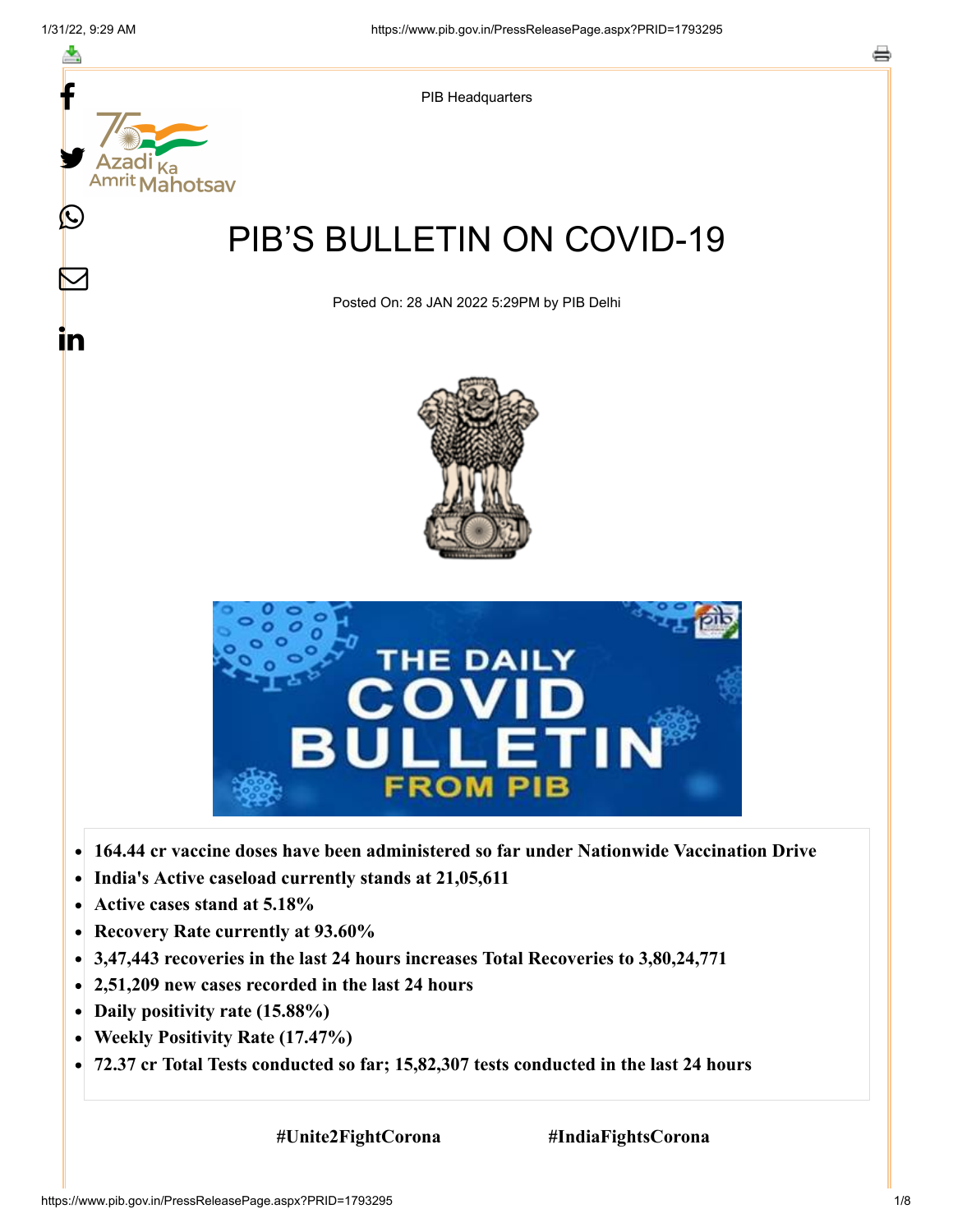f

y.

#### **PRESS INFORMATION BUREAU**

#### **MINISTRY OF INFORMATION & BROADCASTING**

#### **GOVERNMENT OF INDIA**

**\*\*\*\*\*** 



**India's Cumulative COVID-19 Vaccination Coverage exceeds 164.44 cr**

**More than 57 lakh Vaccine Doses administered in the last 24 hours**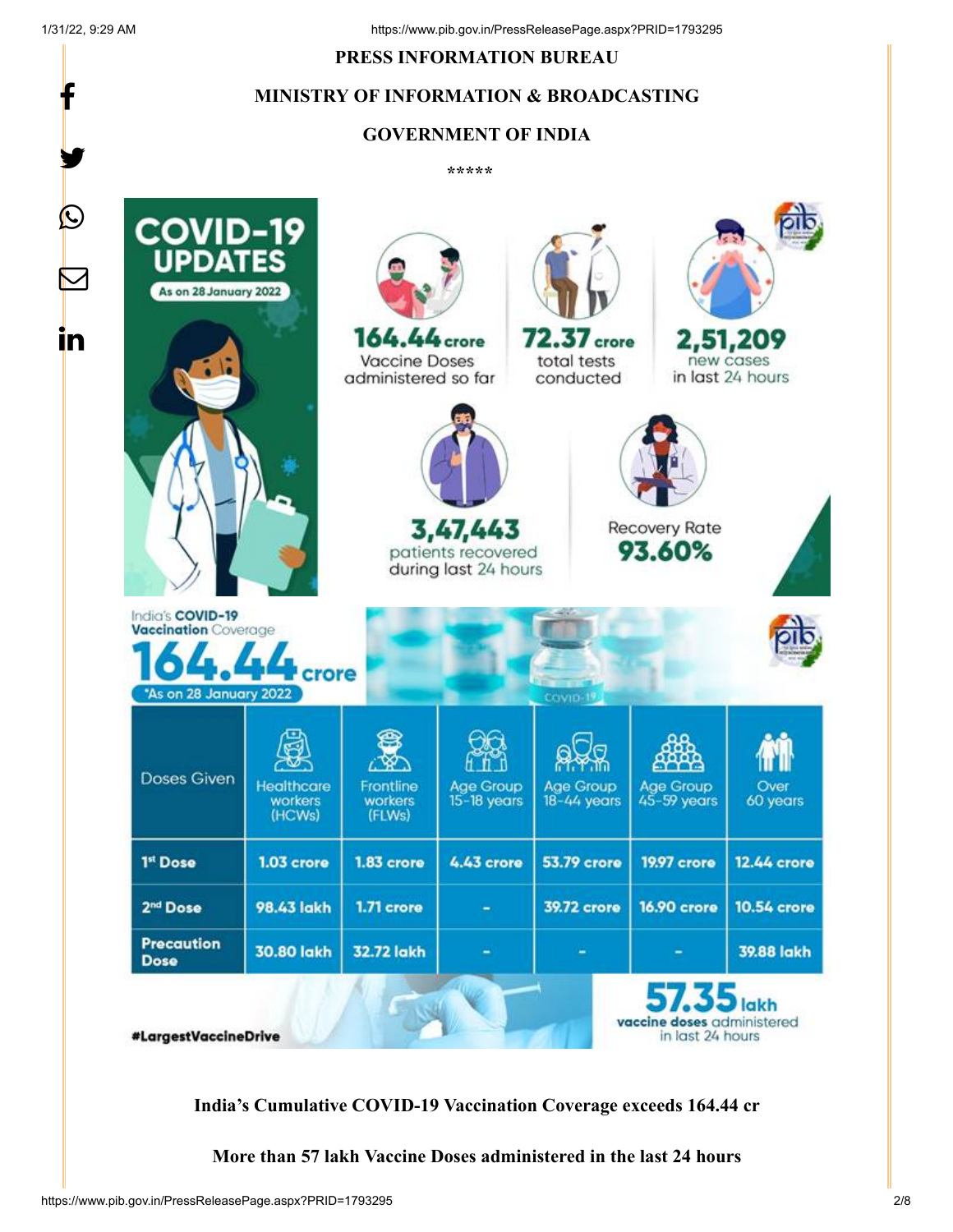f

y.

 $\bm{\mathcal{Q}}$ 

 $\sum$ 

#### **Recovery Rate currently stands at 93.60%**

#### **2,51,209 New Cases reported in the last 24 hours**

#### **India's Active Caseload currently stands at 21,05,611**

## **Weekly Positivity Rate is presently at 17.47%**

With the administration of **more than 57 lakh Doses (57,35,692)** vaccine doses in the last 24 hours, India's COVID-19 vaccination coverage has exceeded **164.44 Cr (1,64,44,73,216)** as per provisional reports till 7 am today.

This has been achieved through 1,79,63,318 sessions. The break-up of the cumulative figure as per the provisional report till 7 am today include:

| Cumulative Vaccine Dose Coverage |                        |              |
|----------------------------------|------------------------|--------------|
| <b>HCWs</b>                      | $1st$ Dose             | 1,03,94,126  |
|                                  | $2nd$ Dose             | 98,43,955    |
|                                  | <b>Precaution Dose</b> | 30,80,268    |
| <b>FLWs</b>                      | 1 <sup>st</sup> Dose   | 1,83,93,178  |
|                                  | $2nd$ Dose             | 1,71,87,122  |
|                                  | <b>Precaution Dose</b> | 32,72,230    |
| Age Group 15-18 years            | $1st$ Dose             | 4,43,89,137  |
| Age Group 18-44 years            | $1st$ Dose             | 53,79,34,926 |
|                                  | $2nd$ Dose             | 39,72,72,807 |
| Age Group 45-59 years            | $1st$ Dose             | 19,97,31,083 |
|                                  | $2nd$ Dose             | 16,90,68,145 |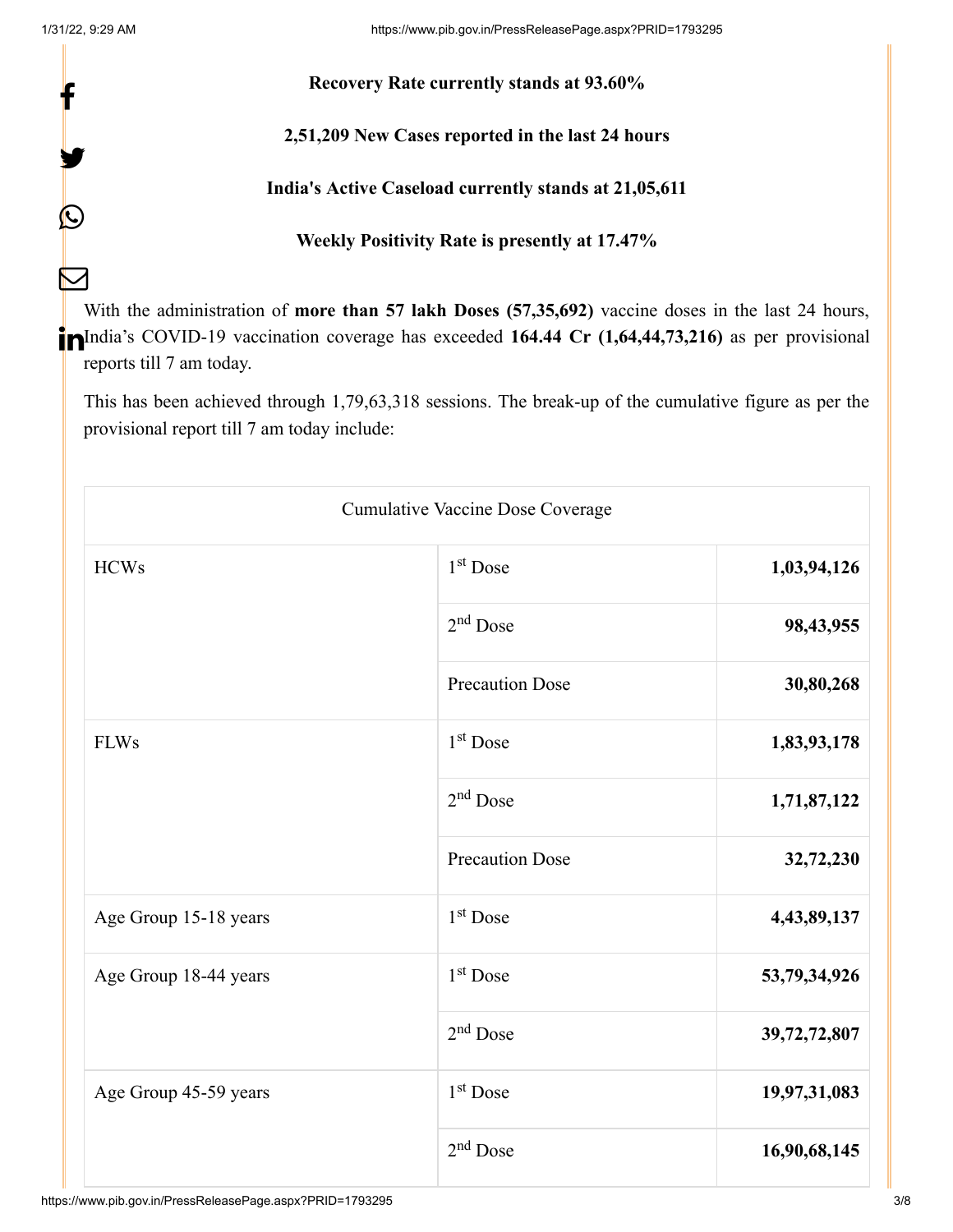| ł                                                | Over 60 years                        | $1st$ Dose             | 12,44,86,134   |
|--------------------------------------------------|--------------------------------------|------------------------|----------------|
|                                                  |                                      | $2nd$ Dose             | 10,54,31,161   |
|                                                  |                                      | <b>Precaution Dose</b> | 39,88,944      |
|                                                  | $\bigcirc$<br><b>Precaution Dose</b> |                        | 1,03,41,442    |
| $\mathcal{N}% _{0}\left( \mathcal{N}_{0}\right)$ | Total                                |                        | 1,64,44,73,216 |
| in                                               |                                      |                        |                |

**3,47,443** patients have recovered in the last 24 hours and the cumulative tally of recovered patients (since the beginning of the pandemic) is now at **3,80,24,771.**

Consequently, India's recovery rate stands at **93.60%.**



**2,51,209 new cases** were reported in the last 24 hours..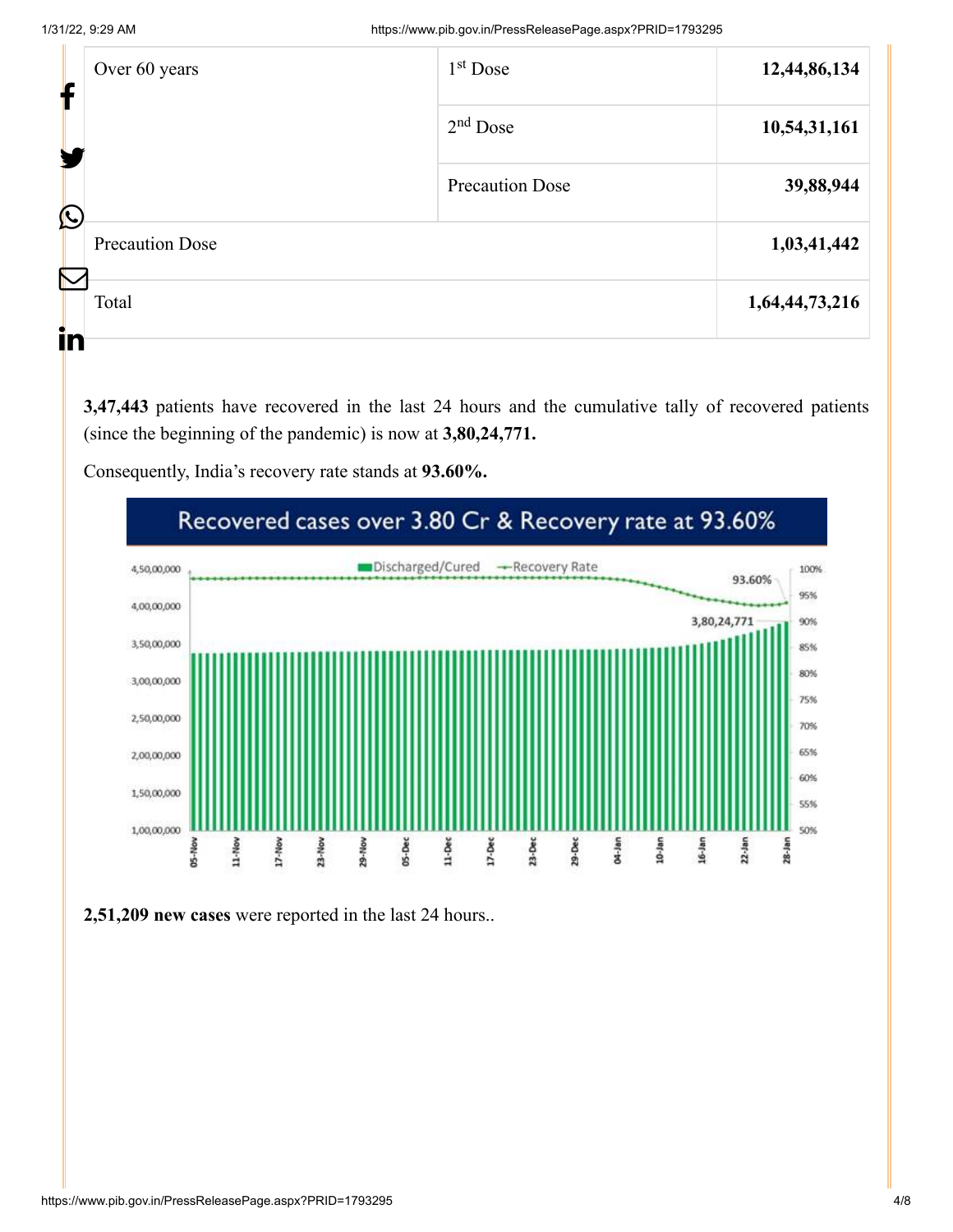1/31/22, 9:29 AM https://www.pib.gov.in/PressReleasePage.aspx?PRID=1793295



India's Active Caseload is presently at **21,05,611.** Active cases constitute **5.18%** of the country's total Positive Cases**.**



The testing capacity across the country continues to be expanded. The last 24 hours saw a total of **15,82,307** tests being conducted. India has so far conducted over **72.37 Cr (72,37,48,555**) cumulative tests.

While testing capacity has been enhanced across the country, **Weekly Positivity Rate** in the country currently **stands at 17.47%** and the **Daily Positivity rate also reported to be 15.88%.**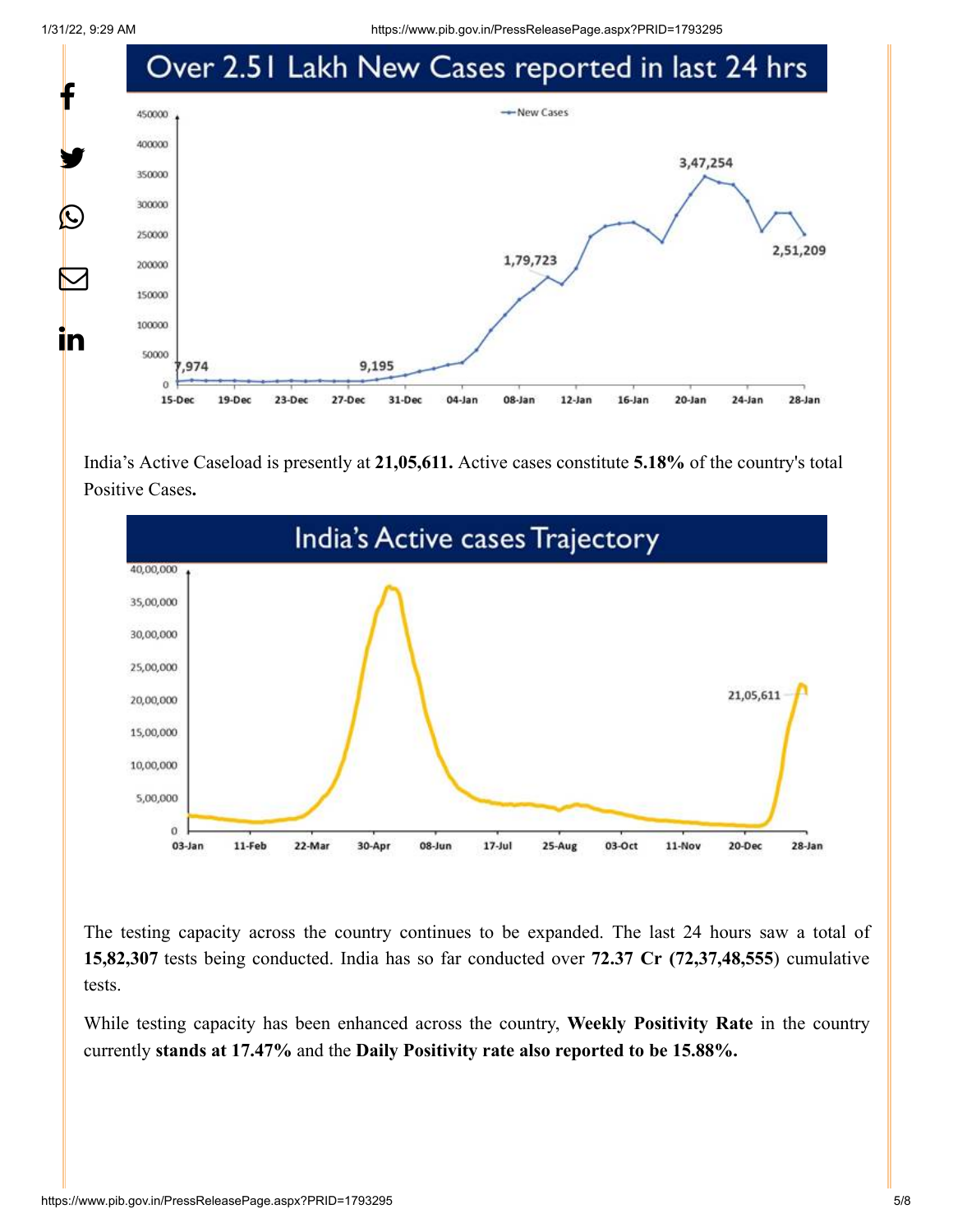



<https://pib.gov.in/PressReleasePage.aspx?PRID=1793132>

# **Update on COVID-19 Vaccine Availability in States/UTs**

## **More than 163.96 Crore vaccine doses provided to States/UTs**

## **More than 13 Crore balance and unutilized vaccine doses still available with States/UTs**

The Union Government is committed to accelerating the pace and expanding the scope of COVID-19 vaccination throughout the country. The nationwide COVID 19 vaccination started on  $16<sup>th</sup>$  January 2021. The new phase of universalization of COVID-19 vaccination commenced from 21<sup>st</sup> June 2021. The vaccination drive has been ramped up through availability of more vaccines, advance visibility of vaccine availability to States and UTs for enabling better planning by them, and streamlining the vaccine supply chain.

As part of the nationwide vaccination drive, Government of India has been supporting the States and UTs by providing them COVID Vaccines free of cost. In the new phase of the universalization of the COVID19 vaccination drive, the Union Government will procure and supply (free of cost) 75% of the vaccines being produced by the vaccine manufacturers in the country to States and UTs.

| <b>VACCINE DOSES</b> | (As on 28 <sup>th</sup> January, 2022) |
|----------------------|----------------------------------------|
| <b>SUPPLIED</b>      | 1,63,96,46,725                         |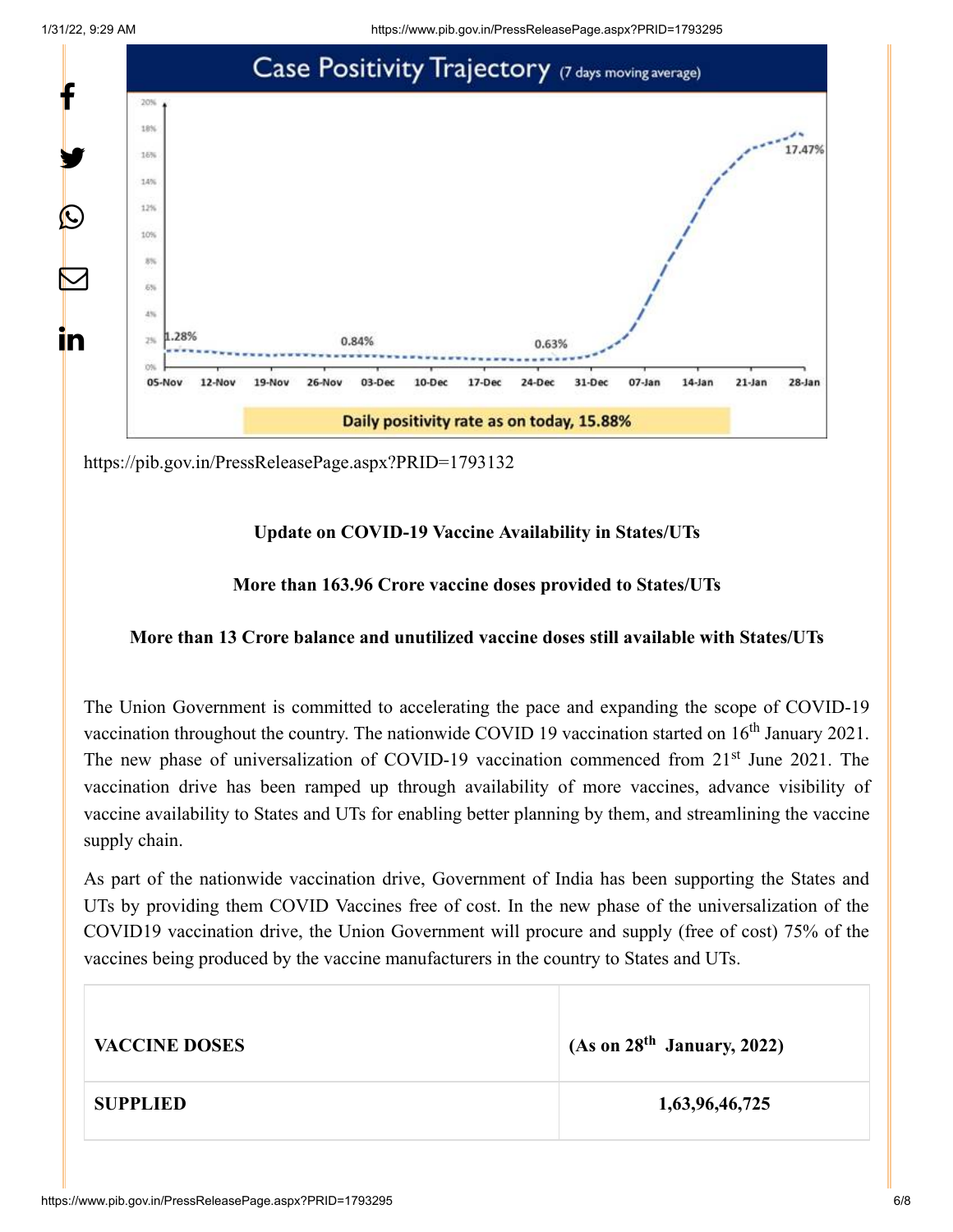

**AS**